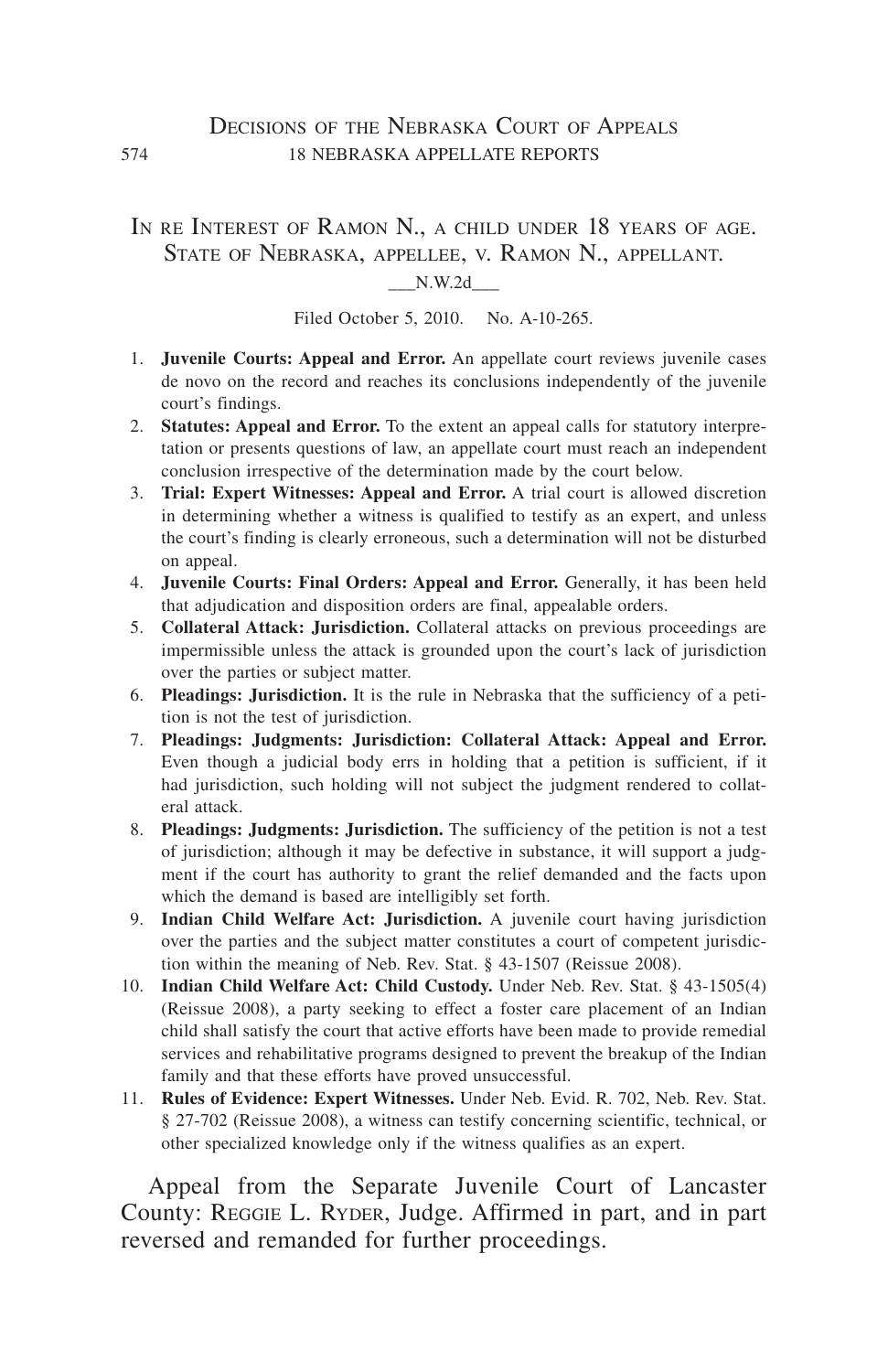Dennis R. Keefe, Lancaster County Public Defender, Valerie R. McHargue, and Margene M. Timm for appellant.

Gary Lacey, Lancaster County Attorney, Jenna L. Berg, and Christopher M. Reid, Senior Certified Law Student, for appellee.

Sarah E. Sujith, Special Assistant Attorney General, of Department of Health and Human Services, for appellee.

Inbody, Chief Judge, and Moore and Cassel, Judges.

Cassel, Judge.

### **INTRODUCTION**

Several months and proceedings after the juvenile court adjudicated Ramon N., the court changed Ramon's placement, and Ramon then sought to invalidate the proceedings for failure to comply with the Nebraska Indian Child Welfare Act (ICWA). Ramon appeals from the court's order refusing to invalidate the earlier proceedings, applying ICWA going forward, and continuing Ramon's placement. We conclude that the absence of ICWA allegations in the petition does not support invalidating the adjudication, but we reverse the portion of the court's order continuing Ramon's out-of-home placement without receiving evidence of active efforts or testimony of a qualified expert, pursuant to Neb. Rev. Stat. § 43-1505 (Reissue 2008), and we remand for further proceedings.

#### BACKGROUND

On July 27, 2009, the State filed a petition seeking to adjudicate 16-year-old Ramon under Neb. Rev. Stat. § 43-247(3)(b) (Reissue 2008) because he had violated curfew and run from his home. The petition did not contain any allegations regarding his possible status as an Indian child or any references to ICWA.

On August 14, 2009, the juvenile court sustained a motion by Ramon's counsel to continue the adjudication hearing and proceeded to hear evidence regarding Ramon's placement. The State called Ramon's mother, Kellie N., who had asked the State to file an "ungovernable petition" concerning Ramon.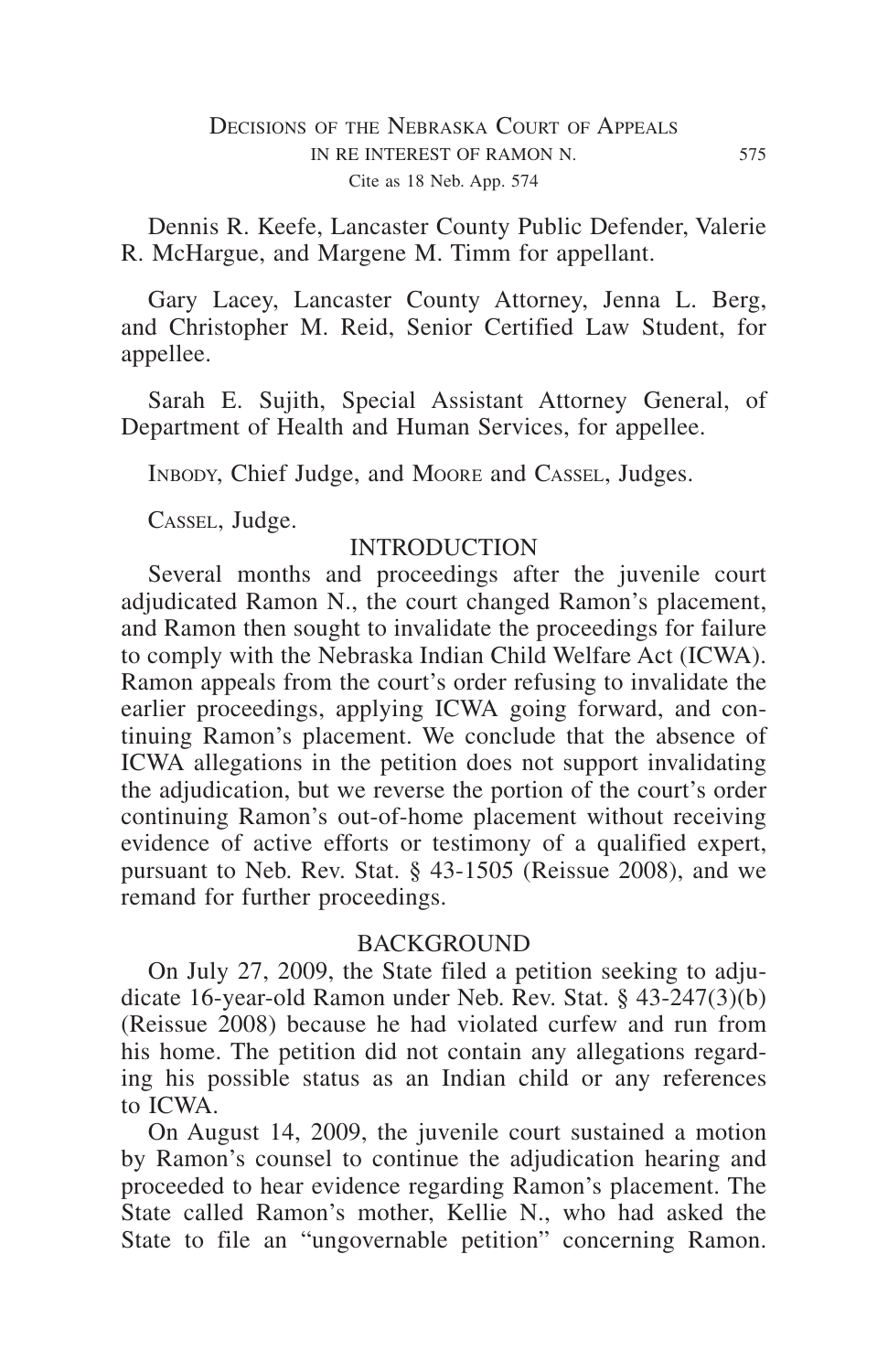Kellie testified that Ramon had smoked what she believed to be marijuana in her presence, that he had been gone from her home on a number of days, and that she had called the police. On July 28, Kellie told Ramon to leave her home and he did so after packing his bags. Although Ramon told Kellie that he had been staying with his paternal grandmother, Kellie had not been able to verify that information. She believed that Ramon was in a dangerous situation because she did not know where he was and was unable to control his behavior. Kellie asked for Ramon to be placed in the temporary custody of the Nebraska Department of Health and Human Services (DHHS) for placement outside of her home. The court found that reasonable efforts had been made to allow Ramon's legal and physical custody to remain with his parents, but that doing so would be contrary to Ramon's health, safety, and welfare. The court therefore found that it was in Ramon's best interests to be placed in the temporary legal custody of DHHS in an out-ofhome placement. Ramon was placed at an emergency shelter from August 14 to 28. On August 28, Ramon was placed with his paternal grandmother.

On September 4, 2009, the juvenile court adjudicated Ramon and set a dispositional hearing for October 8. A verbatim record of the adjudication hearing is not included in the bill of exceptions. On October 8, the court's journal entry and order stated that the matter was continued until November 16 and required the State to provide notice of the proceedings to the Oglala Sioux Tribe (Tribe). The State filed an ICWA notice with the juvenile court on October 9 and sent the notice to the Tribe via registered mail on October 14.

On February 16, 2010, the juvenile court conducted a hearing for review. No representative of the Tribe appeared for the hearing. Kellie testified that she would be willing to have Ramon reside with her again if he followed her rules. The court received a court report from DHHS, prepared on February 8, which stated that in September 2009, Kellie indicated the family was affiliated with the Tribe and Ramon was an enrolled member. Eric Zimmerman, an employee of DHHS who coauthored the court report, testified that Ramon was not making sufficient progress in his current placement, that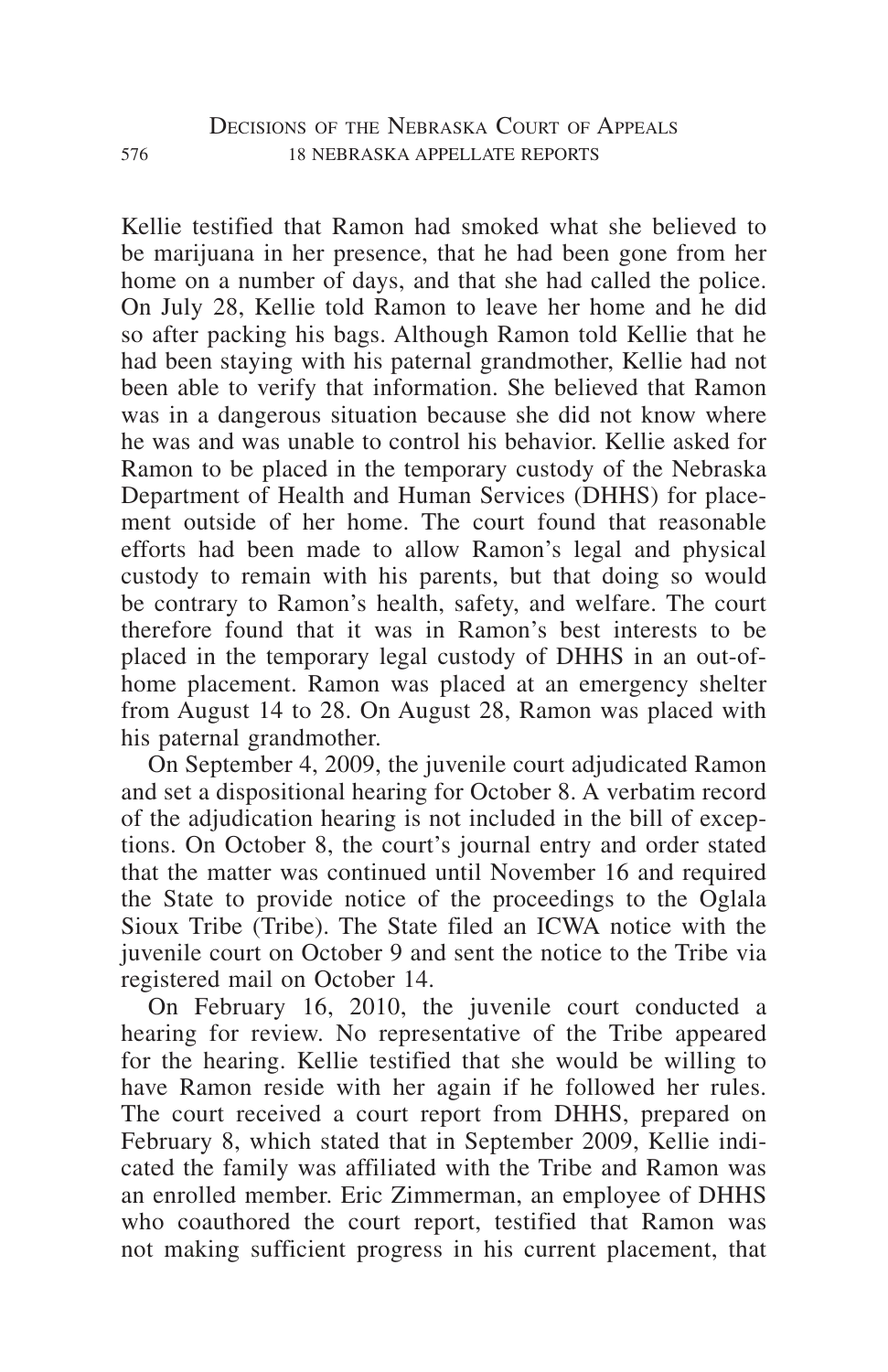## DECISIONS OF THE NEBRASKA COURT OF APPEALS in re interest of ramon n. 577 Cite as 18 Neb. App. 574

his school attendance had been poor, that he recently tested positive for marijuana and had not had a negative test since approximately mid-November 2009, and that he had been discharged from a substance abuse treatment program for poor attendance. The report recommended that Ramon remain placed with his paternal grandmother, but Zimmerman testified that the structure provided at a group home level would be beneficial to Ramon. The juvenile court found that reasonable efforts had been made to preserve and reunify the family but ordered that Ramon should remain with DHHS for appropriate care and placement. The court ordered that Ramon be placed at the "Staff Secure" facility of the Lancaster County Youth Services Center until the court approved a specific placement arranged by DHHS.

On February 18, 2010, Ramon filed a petition to invalidate the proceedings. He alleged that the petition to adjudicate did not plead facts under ICWA and that the court found it was in Ramon's best interests to be placed in an out-of-home placement without any expert testimony on whether serious emotional harm or physical damage to Ramon was likely to occur if he were not removed from the home, as required by ICWA.

On March 5, 2010, the juvenile court conducted a hearing on the petition. Again, no representative of the Tribe appeared. The court received into evidence Ramon's enrollment paper with the Tribe dated December 26, 2006. Kellie testified that she and Ramon were members of the Tribe and that she had testified to that fact in a previous case under  $§$  43-247(3)(a).

The juvenile court overruled the petition but specifically found that ICWA applied effective March 5, 2010. The court stated that it considered the testimony of Kellie—as an enrolled member of the Tribe and as Ramon's biological parent—to be expert testimony. Based on Kellie's knowledge of the Tribe, Ramon, and the situation and based on the evidence presented on August 14, 2009, the juvenile court found that the continued custody of Ramon by his parents was likely to result in serious emotional or physical damage to Ramon. The court then received additional evidence as to placement.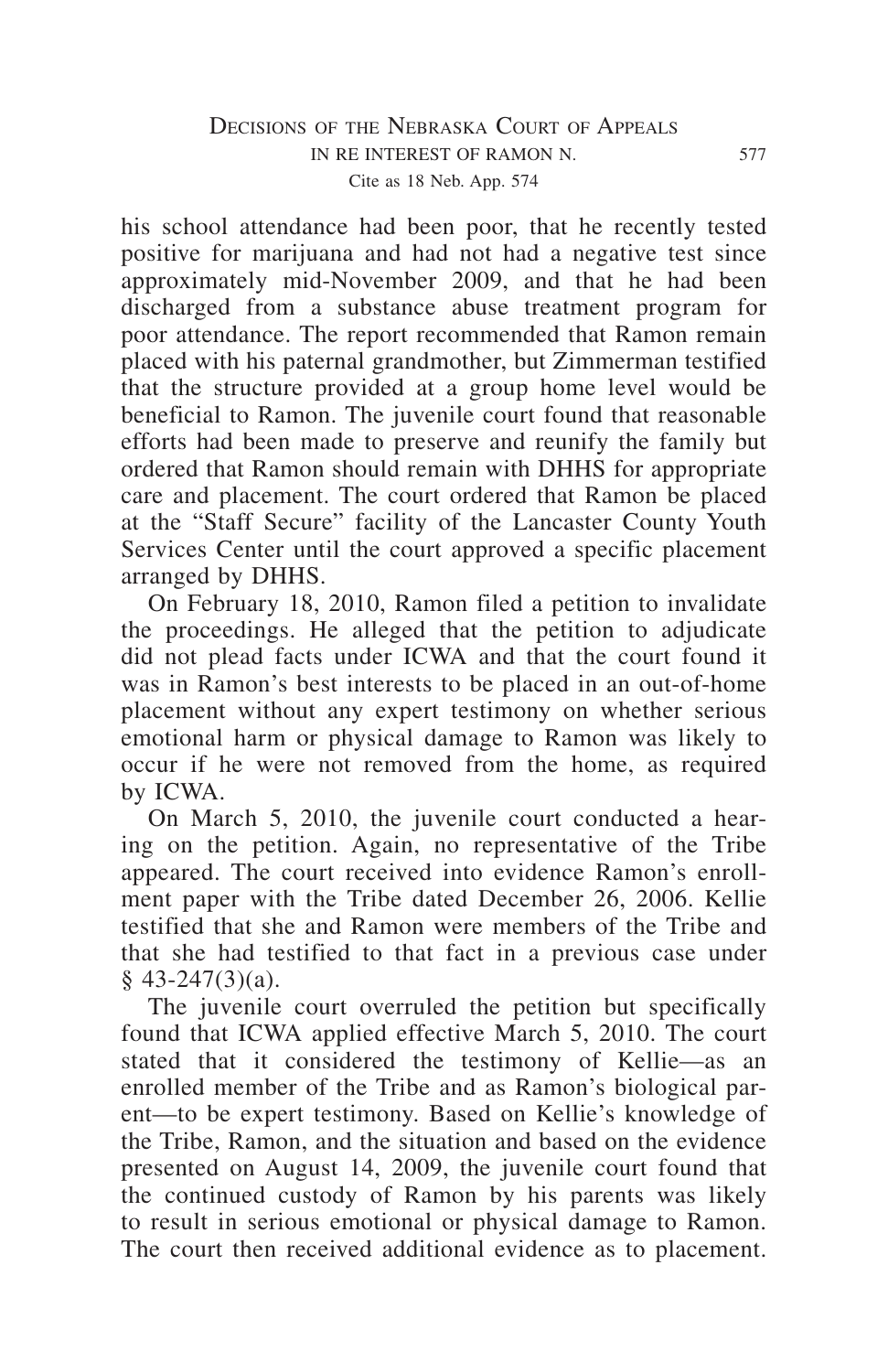Zimmerman testified that it was his understanding that Ramon was willing to be compliant with a placement at the Omaha Home for Boys, but that the facility needed to interview Ramon. The court continued the matter for a further "placement check" hearing.

Ramon timely appeals.

#### ASSIGNMENT OF ERROR

Ramon assigns that the juvenile court erred in overruling the petition to invalidate the proceedings.

# STANDARD OF REVIEW

[1] An appellate court reviews juvenile cases de novo on the record and reaches its conclusions independently of the juvenile court's findings. *In re Interest of Jorge O.*, 280 Neb. 411, 786 N.W.2d 343 (2010).

[2] To the extent an appeal calls for statutory interpretation or presents questions of law, an appellate court must reach an independent conclusion irrespective of the determination made by the court below. *Id.*

[3] A trial court is allowed discretion in determining whether a witness is qualified to testify as an expert, and unless the court's finding is clearly erroneous, such a determination will not be disturbed on appeal. *In re Interest of C.W. et al.*, 239 Neb. 817, 479 N.W.2d 105 (1992), *disapproved on other grounds, In re Interest of Walter W.*, 274 Neb. 859, 744 N.W.2d 55 (2008).

### ANALYSIS

At issue in this case is the juvenile court's denial of Ramon's petition to invalidate the proceedings. Any Indian child who is the subject of an action for foster care placement under state law may petition a court of competent jurisdiction to invalidate such action upon a showing that such action violated any provision of Neb. Rev. Stat. §§ 43-1504 to 43-1506 (Reissue 2008). See Neb. Rev. Stat. § 43-1507 (Reissue 2008).

We examine the two specific deficiencies argued by Ramon: pleading requirements at the adjudication stage and evidence of active efforts, including testimony of a qualified expert witness.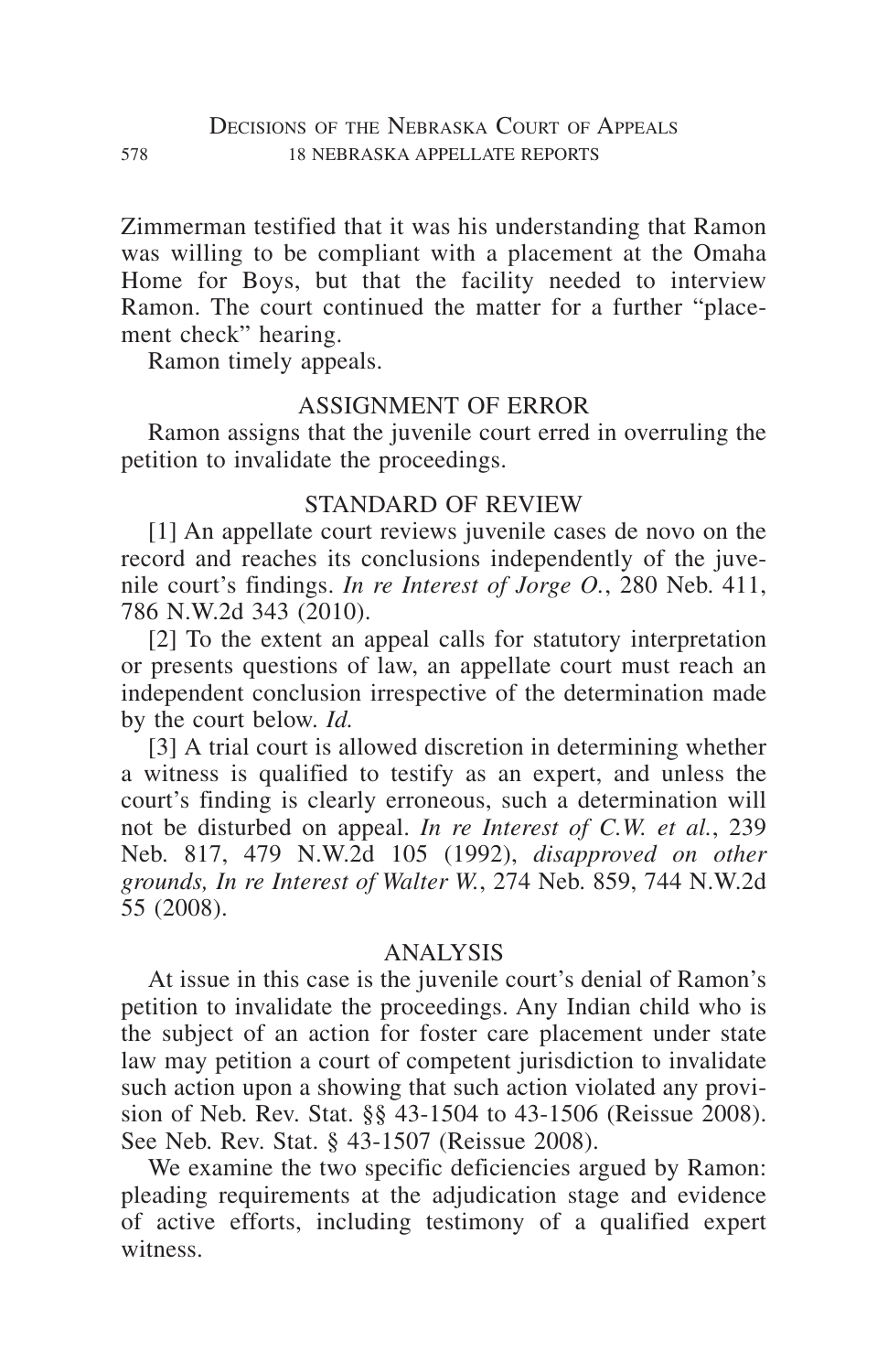#### *Pleading Requirements.*

Ramon contends that because the petition for adjudication did not plead any language regarding ICWA, any proceedings under it should be invalidated. He cites to *In re Interest of Shayla H. et al.*, 17 Neb. App. 436, 764 N.W.2d 119 (2009), and *In re Interest of Dakota L. et al.*, 14 Neb. App. 559, 712 N.W.2d 583 (2006), in support of his argument that it is necessary to plead facts under ICWA in an action for adjudication of Indian children. In both those cases, an appeal was taken from the adjudication order. Ramon, on the other hand, did not appeal from the order adjudicating him, and the argument in his brief on this issue attacks only the petition for adjudication.

 $[4,5]$  The adjudication order was a final, appealable order from which no appeal was taken and ordinarily would not be subject to collateral attack except for lack of jurisdiction. Generally, it has been held that adjudication and disposition orders are final, appealable orders. *In re Interest of Enrique P. et al.*, 14 Neb. App. 453, 709 N.W.2d 676 (2006). Clearly, the adjudication order was a final order. We have stated that in the absence of a direct appeal from an adjudication order, a parent—or in this case, a child—may not question the existence of facts upon which the juvenile court asserted jurisdiction. See *id.* This is a corollary of the doctrine precluding most collateral attacks on final orders. Collateral attacks on previous proceedings are impermissible unless the attack is grounded upon the court's lack of jurisdiction over the parties or subject matter. *In re Interest of Joshua M. et al.*, 251 Neb. 614, 558 N.W.2d 548 (1997).

[6-8] Further, it is the rule in this jurisdiction that the sufficiency of a petition is not the test of jurisdiction. *Schilke v. School Dist. No. 107*, 207 Neb. 448, 299 N.W.2d 527 (1980). Even though a judicial body errs in holding that a petition is sufficient, if it had jurisdiction, such holding will not subject the judgment rendered to collateral attack. *Id*. The sufficiency of the petition is not a test of jurisdiction; although it may be defective in substance, it will support a judgment if the court has authority to grant the relief demanded and the facts upon which the demand is based are intelligibly set forth. *Id*.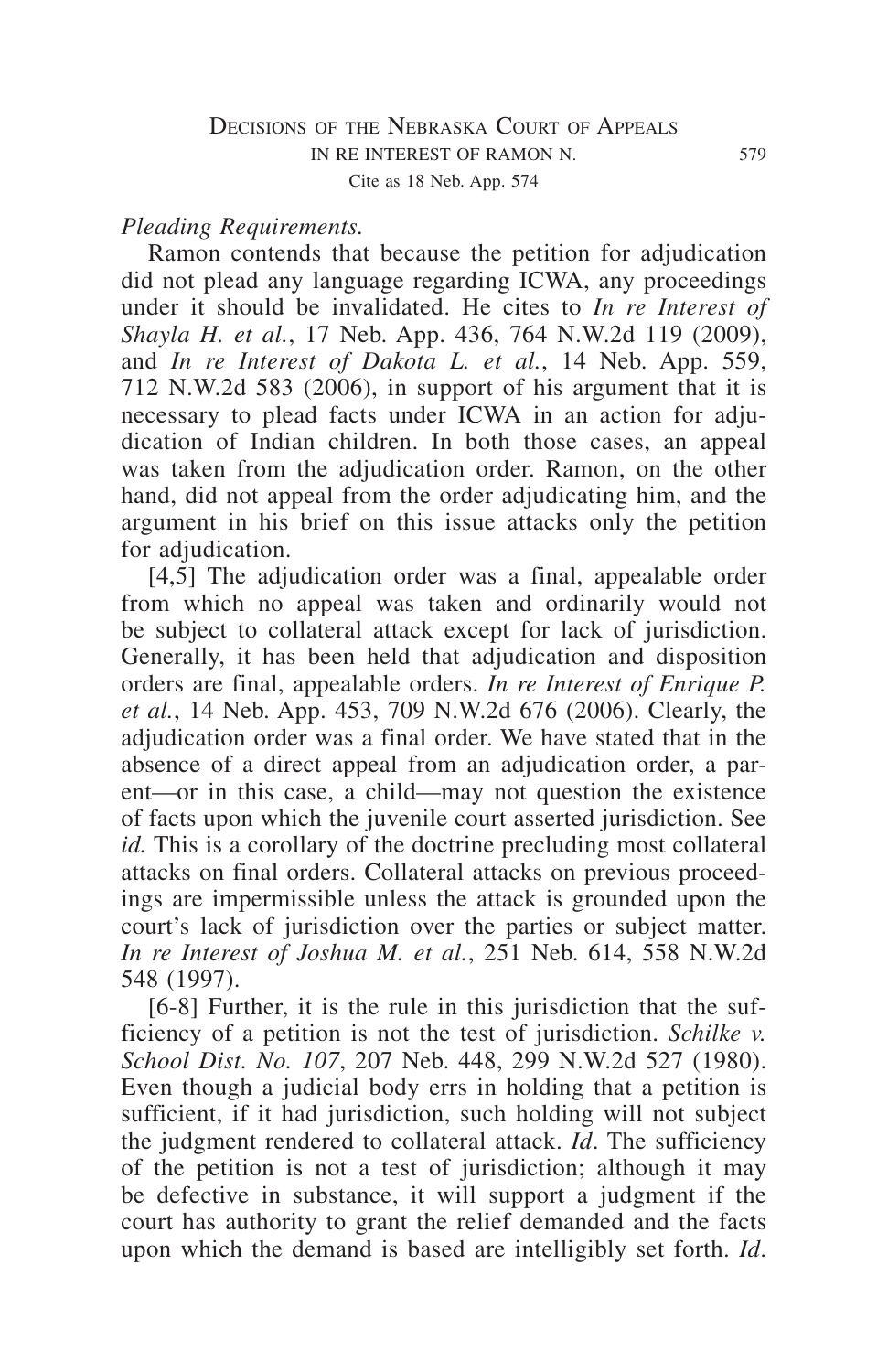Clearly, the juvenile court had jurisdiction of the parties and the subject matter at the time of the entry of the adjudication order.

[9] We recognize that § 43-1507 provides an enforcement remedy for ICWA violations, and we assume without deciding that this statutory remedy constitutes an additional basis for a collateral attack on final orders within the purview of this statute. While ICWA provides minimum federal standards in state Indian child custody proceedings, it does not oust states of their traditional jurisdiction over Indian children. See *Morrow v. Winslow*, 94 F.3d 1386 (10th Cir. 1996). A juvenile court having jurisdiction over the parties and the subject matter constitutes a court of competent jurisdiction within the meaning of § 43-1507.

We do not believe that the pleading requirement enforced on direct appeal in *In re Interest of Shayla H. et al.*, 17 Neb. App. 436, 764 N.W.2d 119 (2009), and *In re Interest of Dakota L. et al.*, 14 Neb. App. 559, 712 N.W.2d 583 (2006), constitutes a sufficient basis for a court to invoke § 43-1507 to invalidate an adjudication order, at least where no denial of the substantive protections of ICWA occurred in connection with the adjudication. We do not have the verbatim proceedings of the adjudication hearing before us, and Ramon has not directed our attention to any substantive violation of ICWA in connection with the adjudication or prior placements.

We find support for this conclusion in the text of  $\frac{1}{2}$  43-1507. The statute allows the invalidation of "any action for foster care placement or termination of parental rights." *Id.* It does not, however, provide authorization for annulling an entire adjudication proceeding.

We find additional guidance in two cases bearing on the finality of adjudication orders. In *In re Interest of Enrique P. et al.*, 14 Neb. App. 453, 709 N.W.2d 676 (2006), which also involved a petition to invalidate, we noted that the mother did not appeal from the adjudication or dispositional orders and that she waited approximately 18 months to file the petition to invalidate despite clearly being aware of ICWA's applicability since the filing of the State's amended petition and through all of the hearings that she sought to invalidate. We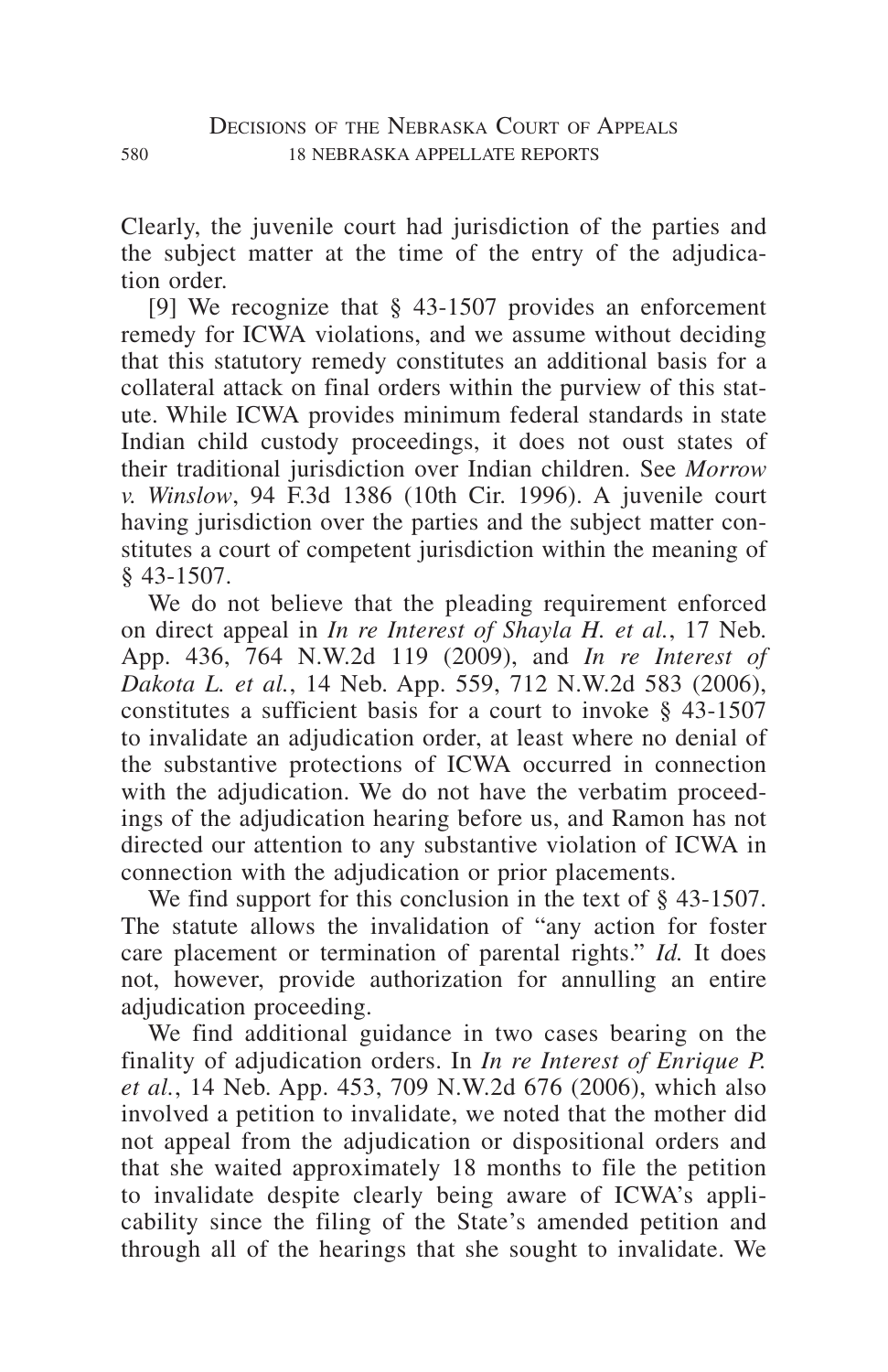## DECISIONS OF THE NEBRASKA COURT OF APPEALS in re interest of ramon n. 581 Cite as 18 Neb. App. 574

stated, "[B]ecause we conclude that any error with respect to these orders is harmless in this case, we need not determine whether our rules of error preservation or waiver preclude [the mother] from petitioning to invalidate previous court orders." *In re Interest of Enrique P. et al.*, 14 Neb. App. at 470, 709 N.W.2d at 689. In the later case of *In re Interest of Walter W.*, 274 Neb. 859, 744 N.W.2d 55 (2008), when the mother argued that the trial court erred at the adjudication stage because it did not make a finding of active efforts, the Nebraska Supreme Court stated that it would not address her arguments about alleged errors at the adjudication stage because the mother did not appeal the adjudication order. Applying this guidance to the instant case, it would follow that because Ramon did not appeal from the order adjudicating him, he cannot now challenge the absence of ICWA language in the petition.

We find additional support for our conclusion in a decision applying the ICWA provisions prospectively from the date Indian child status is established on the record. In *In re Adoption of Kenten H.*, 272 Neb. 846, 725 N.W.2d 548 (2007), a deputy county attorney gave notice of an adjudication hearing to the Iowa Tribe of Kansas and Nebraska and stated in an affidavit that the child was a member of or eligible for membership in that tribe. After the court adjudicated the child, a petition for adoption was filed which included an affidavit identifying the father as being affiliated with "'the Ute tribe.'" *Id.* at 849, 725 N.W.2d at 551. However, the adoptive parents alleged that the child was not an Indian child. Soon after the entry of the decree of adoption, the Iowa Tribe filed an entry of appearance and notice of intervention, which alleged that the child was enrolled in the tribe. The mother then sought to vacate the adoption under ICWA. The Nebraska Supreme Court stated, "[T]he critical issue in the instant case is not *whether* [the child] is an 'Indian child,' but, rather, *when* his status was established in these proceedings." *In re Adoption of Kenten H.*, 272 Neb. at 854, 725 N.W.2d at 554. Thus, the court determined that the provisions of ICWA and the federal Indian Child Welfare Act apply prospectively from the date Indian child status is established on the record, which occurred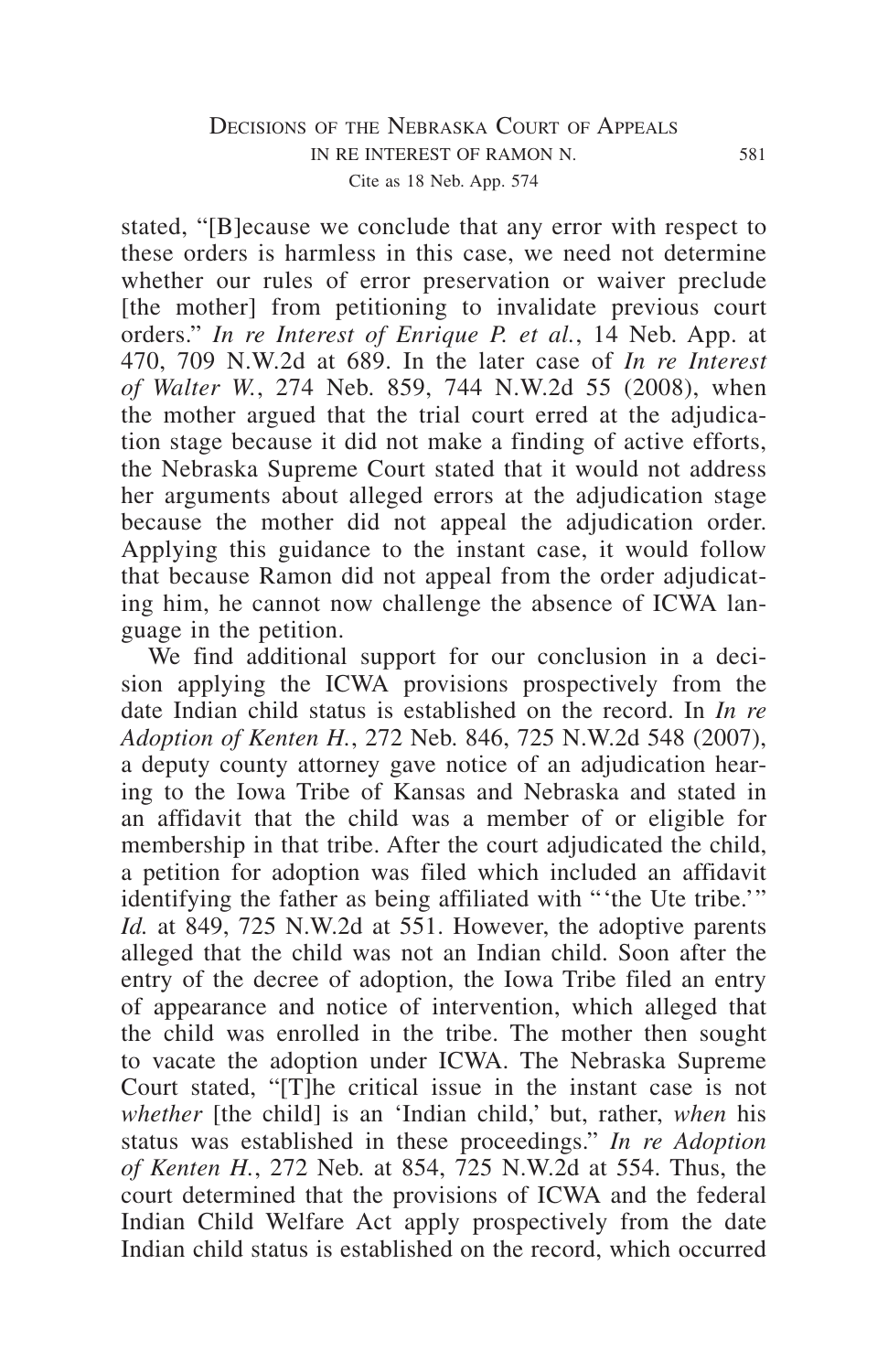when the Iowa Tribe entered its appearance shortly after entry of the decree of adoption.

We conclude that under the circumstances of the case before us, the juvenile court did not err in refusing to invalidate the final adjudication order because of the State's failure to comply with the ICWA pleading requirement recognized in *In re Interest of Shayla H. et al.*, 17 Neb. App. 436, 764 N.W.2d 119 (2009), and *In re Interest of Dakota L. et al.*, 14 Neb. App. 559, 712 N.W.2d 583 (2006).

#### *Active Efforts and Qualified Expert Witness.*

Ramon next argues that the court, after finding that ICWA applied effective March 5, 2010, erred in continuing his outof-home placement without sufficient evidence regarding the ICWA requirements of active efforts and expert testimony. The argument in his brief on this issue attacks only the court's March 5 order.

[10] At the February 2010 dispositional review hearing, the juvenile court found that reasonable efforts were made to preserve and reunify the family, but that a "Staff Secure" placement was the least restrictive placement. Then, at the March 2010 hearing, the court found that the ICWA standards applied. but the court received no expert testimony or evidence of active efforts to support continued placement out of the home. Under § 43-1505(4), a party seeking to effect a foster care placement of an Indian child shall satisfy the court that active efforts have been made to provide remedial services and rehabilitative programs designed to prevent the breakup of the Indian family and that these efforts have proved unsuccessful. The ICWA requirement of "active efforts" requires more than the "reasonable efforts" standard applicable in non-ICWA cases, and at least some efforts should be culturally relevant. See, *id.*; *In re Interest of Walter W.*, 274 Neb. 859, 744 N.W.2d 55 (2008). In our view, the evidence in the record does not rise to the level of culturally relevant active efforts.

Under ICWA, qualified expert testimony is required on the issue of whether the continued custody of the child by the parent or Indian custodian is likely to result in serious emotional or physical damage to the child. See § 43-1505(5). The juvenile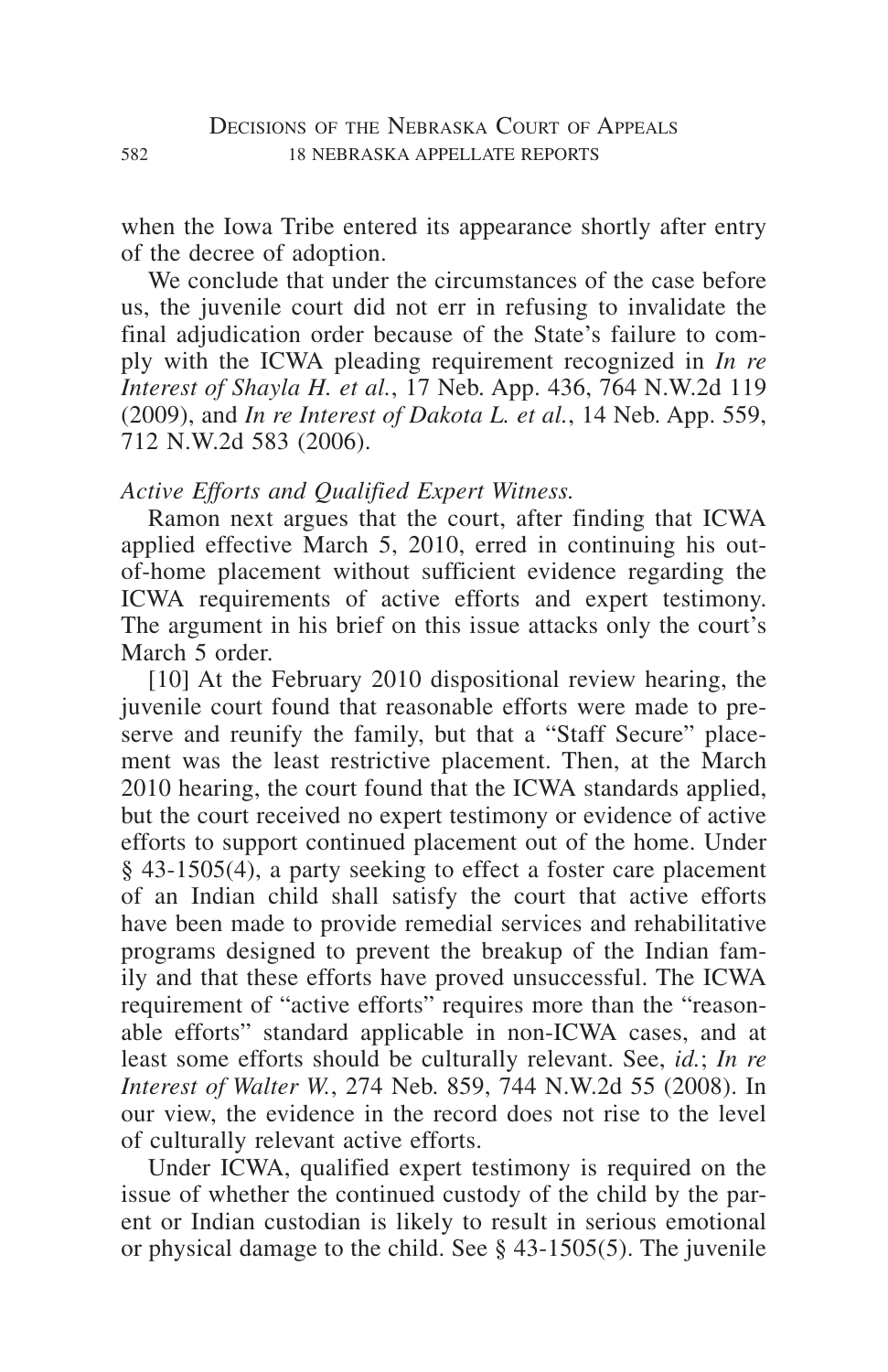## Decisions of the Nebraska Court of Appeals in re interest of ramon n. 583 Cite as 18 Neb. App. 574

court stated in its March 5, 2010, order that it would ordinarily continue the hearing to provide an opportunity for the presentation of expert testimony. However, the court found that Kellie provided that evidence on August 14, 2009.

[11] The juvenile court's determination of whether Kellie qualifies as an expert under ICWA will be upheld unless the finding is clearly erroneous. Nebraska rules of evidence do not apply in dispositional hearings arising under the Nebraska Juvenile Code. See *In re Interest of Brettany M. et al.*, 11 Neb. App. 104, 644 N.W.2d 574 (2002). However, in determining whether admission or exclusion of particular evidence would violate fundamental due process, the Nebraska Evidence Rules serve as a guidepost. *In re Interest of Destiny A. et al.*, 274 Neb. 713, 742 N.W.2d 758 (2007). Under Neb. Evid. R. 702, Neb. Rev. Stat. § 27-702 (Reissue 2008), a witness can testify concerning scientific, technical, or other specialized knowledge only if the witness qualifies as an expert. *Orchard Hill Neighborhood v. Orchard Hill Mercantile*, 274 Neb. 154, 738 N.W.2d 820 (2007). Following the rule set forth in the standard of review section above, we review the juvenile court's decision treating Kellie as a qualified expert witness on ICWA issues for clear error.

The Nebraska Supreme Court has recognized the existence of guidelines to assist judges in determining whether a witness qualifies as an expert regarding ICWA issues. In *In re Interest of C.W. et al.*, 239 Neb. 817, 824, 479 N.W.2d 105, 111 (1992), *disapproved on other grounds, In re Interest of Walter W., supra*, the court noted that the Bureau of Indian Affairs had set forth the following guidelines under which expert witnesses will most likely meet the requirements of ICWA:

"(i) A member of the Indian child's tribe who is recognized by the tribal community as knowledgeable in tribal customs as they pertain to family organization and childrearing practices.

"(ii) A lay expert witness having substantial experience in the delivery of child and family services to Indians, and extensive knowledge of prevailing social and cultural standards in childrearing practices within the Indian child's tribe.